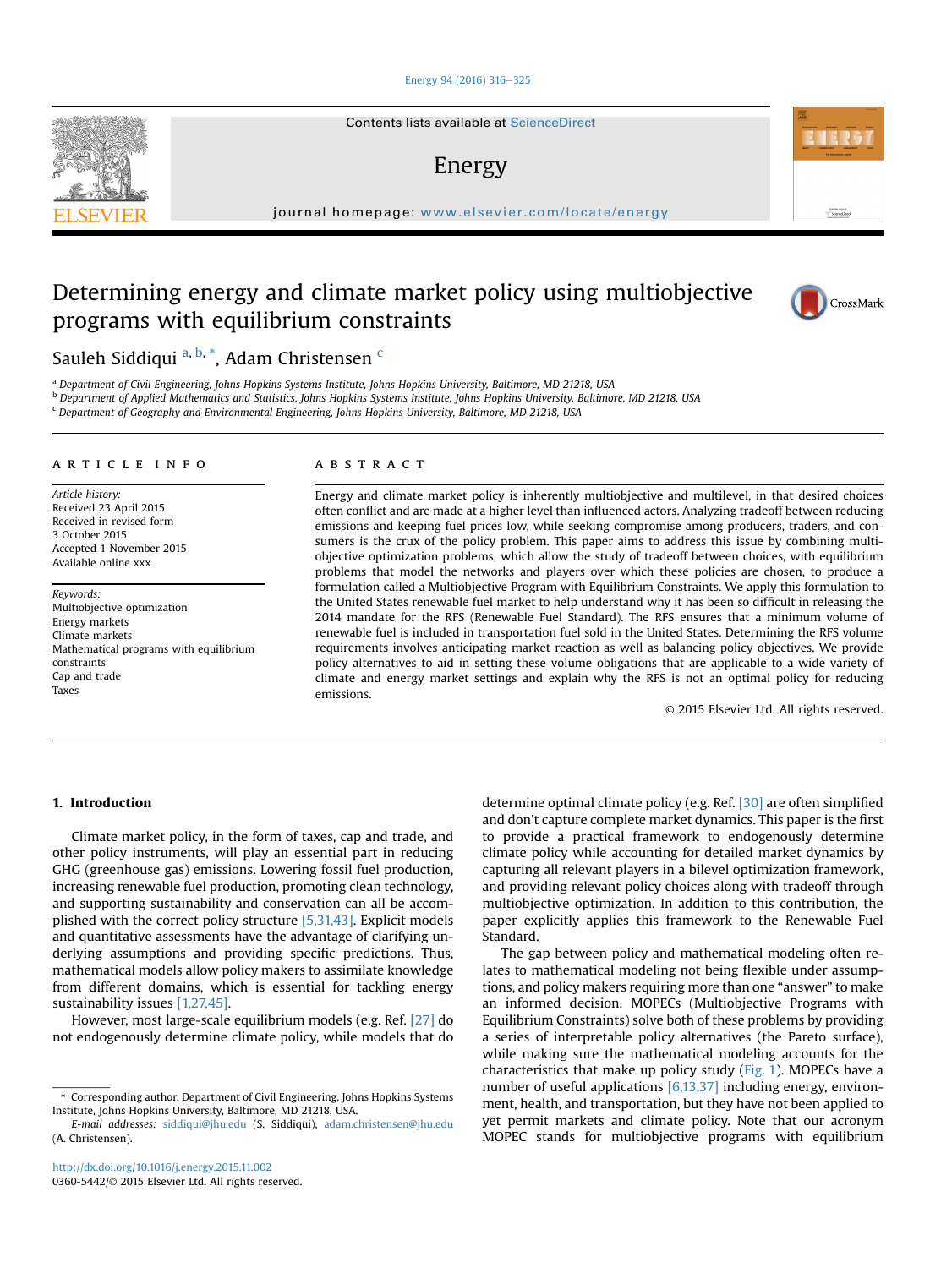<span id="page-1-0"></span>

Fig. 1. MOPECs combine mathematical structure that allows the study of policy and provides viable alternatives as opposed to a single answer.

constraints while [\[6\]](#page-9-0) use MOPEC to mean a different type of problem structure (Multiple Optimization Problems with Equilibrium Constraints). Nonetheless, their structure is relevant to solving equilibrium problems in general. Ref. [\[37\]](#page-9-0) used the acronym to mean Multiobjective Optimization Problems with Equilibrium Constraints, which is the same structure we have used in this paper.

Energy market equilibria under policy often involve decisions by producers, traders, transporters, and consumers at multiple levels [\[2,4\].](#page-9-0) A government (or many) is involved in regulation, regarding emissions, extraction, and delivery. Markets have long been modeled using equilibrium problems formulated as complementarity problems [\[49\]](#page-9-0), and many modeling techniques exist for representing market power [\[7,22\]](#page-9-0) and integer restrictions [\[20,21\].](#page-9-0) However, modeling policy has often, as with earlier applications, only been performed with one objective. One reason is the large computational cost of bilevel, multiobjective optimization problems [\[11,44\].](#page-9-0) With recent algorithmic developments, a multiobjective analysis with equilibrium constraints can now be implemented [\[41,42\]](#page-9-0).

We look at the current biofuel policy in the United States, which is a good example to consider given the current debate about its usefulness and implementation. The policy is also localized to the United States, making it easily adaptable to the ideas in this paper. Furthermore, we can make a significant contribution to this debate through our framework as we can analyze the tradeoffs between emissions and welfare, while accounting for individual participants in this market. Policies pertaining to biofuels also have to deal with both taxes and caps, so we can display the flexibility of our framework.

Due to climate change, energy security concerns, international politics, and a focus on renewable and sustainable sources of energy, biofuels have taken a central place in sustainable energy debates. In contrast to other renewables, such as wind and solar, that have problems of intermittency, storage, and transportation; the final products of liquid biofuels can potentially be drop-in replacements for liquid fossil fuels. First generation biofuels from seeds, grains, or sugars are widely produced now, but are unsustainable for future production [\[39\].](#page-9-0) Large-scale production of those biofuels requires large amounts of arable land, competing with foodcrops. Moreover, many of these biofuels are inefficient on a lifecycle basis, e.g., corn ethanol, which cannot provide much more than a 20% reduction in greenhouse gas emissions. Hence, promoting biofuel production requires an aggressive policy, which the United States implements with a wide variety of overlapping instruments including the RFS (Renewable Fuel Standard), tax credits, and import tariffs. There have been government policies and R&D support directed at increasing biofuel production, lowering its cost, and improving its efficiency. The US produces an average of 16 billion gallons of biofuels (mostly corn ethanol and biodiesel) annually and with the passage of the EISA (Energy Independence and Security Act) of 2007, aims to produce 36 billion gal/yr by 2022, including 21 billion gal/yr from second generation advanced biofuels that have much lower greenhouse gas emissions [\[16\]](#page-9-0). Federal biofuel subsidies were over \$6 billion in 2010, not counting R&D [\[15\]](#page-9-0).

In order to comply with the RFS oil refiners must hold the mandated number of tradable compliance certificates called RINs (renewable identification numbers). RINs are the liquid fuel equivalent of a REC (renewable energy certificate) used in electricity markets to comply with a RPS (renewable portfolio standard). A RIN is generated by the producer of biofuel, who sells the attached RIN and biofuel to the blender. The blender then separates the RIN from the biofuel and sells it to an obligated party (refiner). Refiners can sell excess RINs they accumulate to other obligated parties. Along with this cap and trade system where RIN credits are tradable/bankable/deficit-able, there are a number of overlapping policies such as production tax credits directed to multiple points in the supply chain depending on fuel type, the Blend Wall (ethanol is limited to 10% of demand of gasoline), import tariffs and tax rates, which are different for each fuel  $[8,9]$ . Hence, biofuel markets in the US are difficult to model exemplified by the fact that at the time of this writing, EPA (Environmental Protection Agency) had decided to pull back the proposed rule that established volume obligations in  $2014$ ;<sup>1</sup> this rule was released over a year late in July 2015. In the current climate, we need new methods and insights for sufficient production of sustainable biofuels to meet society's energy and environmental needs.

The paper proceeds as follows. The next section describes the problem definition and terminology for MOPECs. After a short introduction on US Biofuel policy in Section [3,](#page-3-0) we then formulate this policy as a MOPEC in Section [4](#page-3-0) and provide numerical results in Section [5.](#page-4-0) We conclude with comments about our results and the usefulness of MOPECs in informing policy.

# 2. Background terminology, problem definition, and a solution algorithm for MOPECs

[Table 1](#page-2-0) describes the mathematical terminology used in this paper for MOPECs.

Multiobjective optimization problems [\[50\]](#page-9-0) allow the study of tradeoff between conflicting policy decisions, while equilibrium problems model the networks over which these policies are chosen. Combining these two types of optimization problems produces a MOPEC, mathematically shown below.

$$
\min F(x, y) = [f_1(x, y), f_2(x, y), f_3(x, y), ..., f_n(x, y)]
$$
  
s.t. (x, y) \in \mathcal{Q}  
y \in S(x) (1)

where the continuous variables  $x \in \mathbb{R}^{n_x}$ ,  $y \in \mathbb{R}^{n_y}$  are, respectively, the vector of upper-level, lower-level variables,  $\{f_i(x, y)\}_{i=1}^n$  in  $C^2$  are the upper-level objective functions. O is the joint feasible region beupper-level objective functions,  $\Omega$  is the joint feasible region between these sets of variables and  $S(x)$  is the solution set of the lower-level problem that can be an optimization problem, a NCP (nonlinear complementarity problem) or a VI (variational inequality) problem [\[18\].](#page-9-0) In this paper, we focus on  $S(x)$  as an NCP [\[10\]](#page-9-0): Having a  $C^2$  function  $g : \Re^{n_z} \to \Re^{n_z}$ , a NCP is to find a vector  $z \in \Re^{n_z}$  such that (componentwise):

<sup>1</sup> See <http://www.gpo.gov/fdsys/pkg/FR-2014-12-09/pdf/2014-28163.pdf>.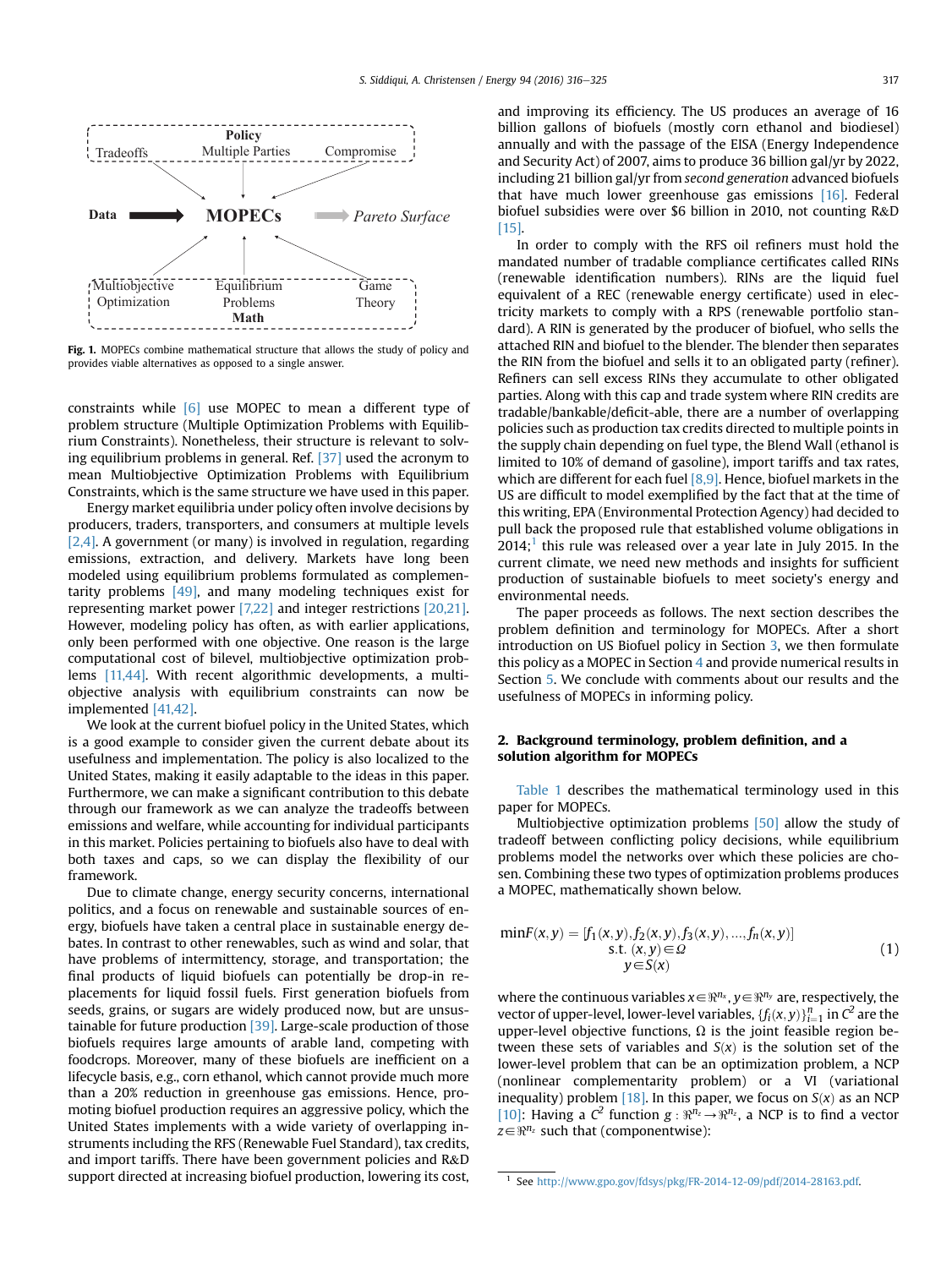<span id="page-2-0"></span>Table 1

| Definition of terms. |                                                                                                                          |
|----------------------|--------------------------------------------------------------------------------------------------------------------------|
| Symbol               | Interpretation                                                                                                           |
|                      | Vector of continuous upper-level decision variables (taxes, caps, and other climate policy instruments)                  |
|                      | Vector of continuous lower-level decision variables (production, consumption, prices of energy markets)                  |
|                      | Objective functions to be optimized at the upper-level (social welfare, greenhouse gas (GHG) emissions, producer profit) |
| $g_i(x, y)$          | Constraint functions for the energy and climate policies and markets                                                     |

$$
z \geq 0, ; g(z) \geq 0, ; z^T g(z) = 0 \tag{2}
$$

The structure of (2) has been used extensively to model energy markets (e.g. Ref. [\[27\]](#page-9-0). Our contribution is to extend (2) by using the formulation (1) to model such markets and policy interventions within. This is also one of the main extensions from Ref. [\[9\]](#page-9-0).

For MOPECs, in contrast to single-objective optimization, the output is a set of Pareto optimal solutions (or Pareto frontier). A solution point is Pareto optimal if there is no other equilibrium point that improves at least one objective function without detriment to one or more other objective functions [\[32\]](#page-9-0).

**Definition 1.** The vector  $F(\hat{x}, \hat{y})$  is said to dominate another vector  $F(\overline{x}, \overline{y})$ , if and only if  $f_i(\widehat{x}, \widehat{y}) \leq f_i(\overline{x}, \overline{y})$  for all  $i = 1, ..., n$  and  $f_i(\hat{x}, \hat{y}) < f_i(\overline{x}, \overline{y})$  for at least one j. A point  $(x^*, y^*) \in \Omega, y^* \in S(x^*)$  is said to be Pareto optimal or an efficient point for Eq. [\(1\)](#page-1-0) if and only if there does not exist  $(x, y) \in \Omega$ ,  $y \in S(x)$  satisfying  $F(x, y) < F(x^*, y^*)$ . The vector  $F(x^*, y^*)$  is then called a non-dominated or non-inferior point, and specifically a Pareto point. The set of all Pareto points is referred to as the Pareto frontier.

While MOPECs are a natural fit for modeling policy in energy markets, their use has been limited mainly because of the high computational cost and lack of efficient algorithms [\[37\]](#page-9-0). In particular, constraints (2) often form a disjoint, non-convex feasible region resulting in the inability to obtain global Pareto optimal solutions. Locating efficient Pareto optimal solutions with a convex feasible region has also not been possible as several optimization problems need to be solved to obtain a good representation of the Pareto set. Recent advances in algorithms for MPECs (Mathematical Programs with Equilibrium Constraints) (e.g., [\[23,24\]](#page-9-0) and MO (multiobjective optimization) problems (e.g. Refs. [\[12,25\]](#page-9-0) have resulted in overcoming these hurdles, and this paper aims to utilize such recent advances to solve large scale MOPECs.

### 2.1. Solving the MOPEC

The MOPEC algorithm used in this paper involves combining an efficient, gradient-based MPEC algorithm with a MO (multiobjective) algorithm that generates several Pareto points with one application of the MPEC optimization procedure. This algorithm is developed by combining two existing algorithms, and is the first time that these two algorithms have been combined [\(Appendix B\)](#page-9-0) to solve a MOPEC. Three different MPEC algorithms were tested: the penalty method  $[42]$ , a nonlinear method  $[51]$ , and a smoothing method for  $y^T g(x, y) = 0$  by Ref. [\[44\]](#page-9-0). We tested two different MO algorithms: a gradient-based computationally efficient modification of the NBI (Normal Boundary Intersection) method [\[41\]](#page-9-0) and the  $\varepsilon$ -constraint method [\[34\]](#page-9-0). [Table 2](#page-3-0) provides a summary of the methods used to verify the generation of the Pareto frontier.

The algorithm that provided the most computationally efficient generation of the Pareto set is outlined below. Other methods took more computational time and generated Pareto sets that were a subset of this method. The complementarity problem takes less than 5 s to run, however, it is not successful in generating Pareto optimal points when looped over a number of policy choices. The points generated are feasible equilibria, but not on the border of the Pareto frontier. Note that in bilevel (and equilibrium) problems, multiplicity of solutions (and equilibria) is an issue researchers need to account for. In our formulation, we assume that if we get a Pareto point, there could be several solutions at that point. Since our paper focuses on generating the Pareto frontier, this is not an issue. But in our policy analysis section, we note that there could be several policies that result in the same Pareto point. For simplicity, consider a biobjective problem where  $f(x, y) = [f_1(x, y), f_2(x, y)]$ . We use the penalty method (for details on choosing  $I > 0$ , refer to the use the penalty method (for details on choosing  $L > 0$ , refer to the theorems in Ref.  $[42]$  to reformulate the problem to satisfy constraint qualifications.

$$
\min f(x, y) + \sum_{i=1}^{n_y} L_i \left( v_i^+ + v_i^- \right), \text{s.t. } (x, y) \in \Omega, y \ge 0, g(x, y) \ge 0
$$
\n
$$
u - \left( v^+ + v^- \right) = 0, \quad u = \frac{y + g(x, y)}{2}, \left( v^+ - v^- \right) = \frac{y - g(x, y)}{2}
$$
\n
$$
\text{where } v^+, v^- \text{ are non- negative variables.}
$$

(3)

The next step is to find the individual local minima, (we assume they exist and are finite), and reformulate the MO problem as follows [\[41\]:](#page-9-0)

$$
\min_{x,y,t \in \mathbb{R}_+,\beta \in \mathbb{R}_+} t \quad s.t. \begin{pmatrix} 1 \\ 0 \end{pmatrix} \beta + t \begin{pmatrix} 0 \\ 1 \end{pmatrix} = f(x,y) + \sum_{i=1}^{n_y} L_i(v_i^+ + v_i^-)
$$
\n
$$
(x,y) \in \Omega, y \ge 0, g(x,y) \ge 0
$$
\n
$$
u - (v^+ + v^-) = 0, u = \frac{y + g(x,y)}{2}, \left(v^+ - v^-\right) = \frac{y - g(x,y)}{2}
$$
\nwhere  $v^+$ ,  $v^-$  are non – negative variables.

(4)

The goal in the method is to use the history of iterates from problem (4) to obtain the Pareto frontier. Hence,  $\beta$  is a decision variable in Eq. (4), which is solved using a quasi-Newton method. The next step is to control the history of iterates when solving Eq.  $(4)$  to obtain the Pareto frontier. Recall the Newton method  $[3]$  for finding a local minimum for a single-objective optimization problem. To find where the first derivative of an objective function is zero (assume  $z = [x, y]$ ):

$$
f'(z) = f'(z_m) + f''(z_m)(z - z_m) = 0, \quad z = z_m - \left[f''(z_m)\right]^{-1} f'(z_m)
$$
\n(5)

where the subscript m represents successive better approximations of the solution  $z^*$ , i.e.,  $z_m \rightarrow z^*$ . Under favorable conditions [\[3\]](#page-9-0) convergence is obtained iteratively, where

$$
z_{m+1} = z_m - \delta_m \tag{6}
$$

$$
\delta_m = \left[ f''(z_m) \right]^{-1} f'(z_m) = H_m^{-1} g_m \tag{7}
$$

Since this is a derivation from the quadratic Taylor series of the objective function, approximating the Hessian  $H_m$  can prove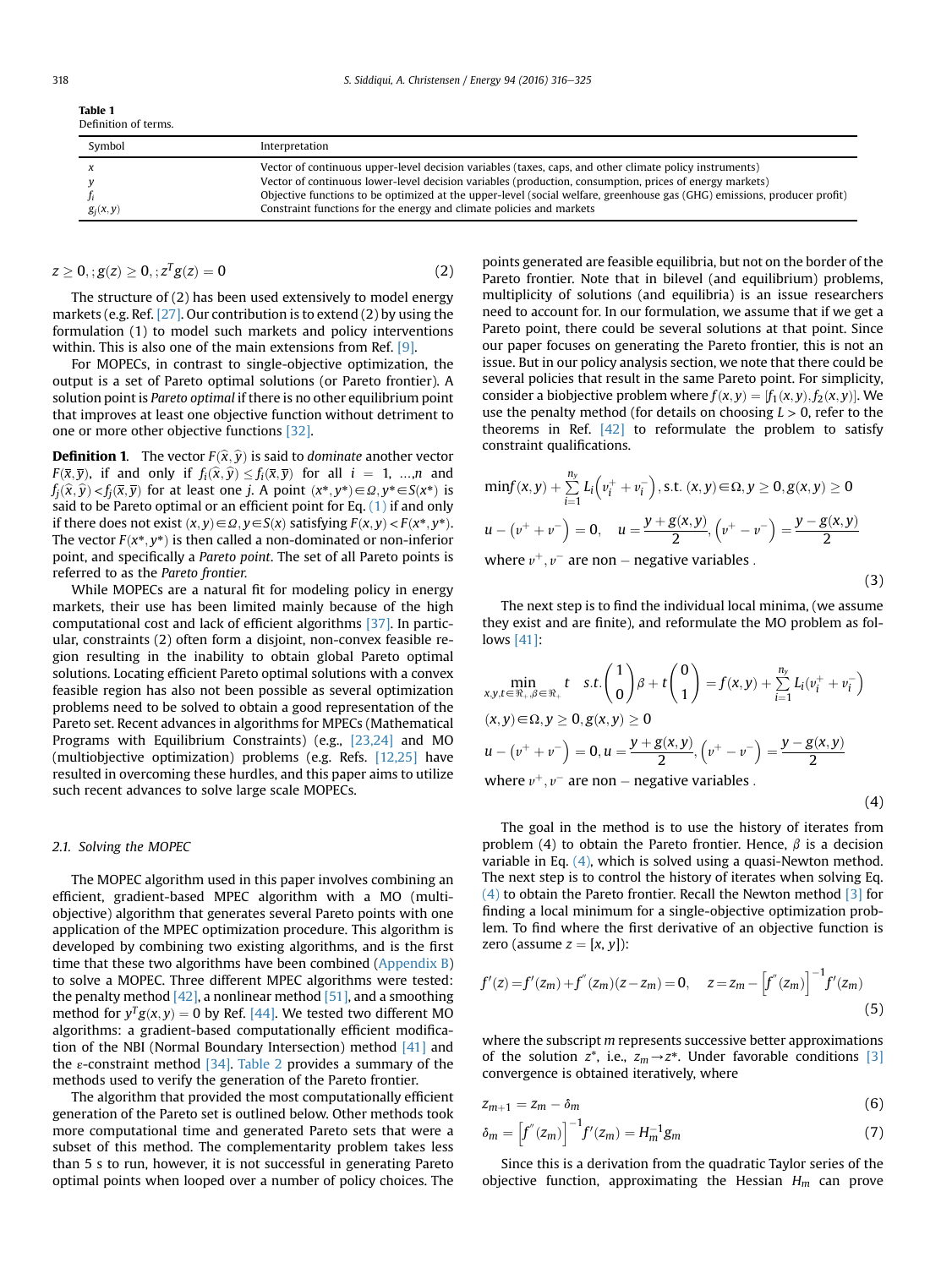<span id="page-3-0"></span>Solution approaches to solving the multiobjective program with equilibrium constraints. Pareto points generated and computation time in seconds is also displayed.

|                              |                                                                                                                                                                 | Mathematical programs with equilibrium constraints algorithms |                                                                                                           |  |  |  |
|------------------------------|-----------------------------------------------------------------------------------------------------------------------------------------------------------------|---------------------------------------------------------------|-----------------------------------------------------------------------------------------------------------|--|--|--|
|                              | 421                                                                                                                                                             | 511                                                           | [44]                                                                                                      |  |  |  |
| Multiobjective<br>Algorithms | [41] Used to generate Pareto Frontier (36 points,<br>7231s                                                                                                      | 12531s                                                        | Tested and verified Pareto Frontier (22 points, Tested and verified Pareto Frontier (29 points,<br>22531s |  |  |  |
|                              | [34] Tested and verified Pareto Frontier (20 points, Tested and verified Pareto Frontier (21 points, Tested and verified Pareto Frontier (18 points,<br>17526s) | 23526s)                                                       | 35478s)                                                                                                   |  |  |  |

troublesome. Another step, called the line search method in some cases, is added:

$$
z_{m+1} = z_m - \alpha_m \delta_m \tag{8}
$$

The  $\alpha_m$  above in Eq. (9) is called the steplength, and  $\delta_m$  is the direction. However, since Eq. [\(4\)](#page-2-0) is being optimized over three sets of variables, one can rewrite Eq. (8) as follows:

$$
\begin{pmatrix} z \\ t \\ \beta \end{pmatrix}_{m+1} = \begin{pmatrix} z \\ t \\ \beta \end{pmatrix}_m - \begin{pmatrix} \alpha_m \delta_x \\ \alpha_m \delta_t \\ \alpha_m \delta_\beta \end{pmatrix}_m \tag{9}
$$

To generate a minimum number of points on the Pareto frontier, limiting the magnitude but keeping the same direction of  $\sqrt{2}$  $\begin{pmatrix} \alpha_m \delta_x \\ \alpha_m \delta_t \\ \vdots \end{pmatrix}$ 1

 $\left(\frac{\alpha_{m} \sigma_{\beta}}{\alpha_{m} \delta_{\beta}}\right)_{m}$ will enable the successive approximations of  $z^*$  points

to have a certain maximum distance in between them. Note that the distance between two successive points on the generated Pareto frontier is given by the size of  $\alpha_m \delta_\beta$ , which is the amount the variable  $\beta$  "steps" towards the solution. Since it is assumed that all objective functions have been normalized, the magnitude of  $\alpha_m \delta_\beta$ can be controlled to generate a desired number of Pareto points. In general, to generate p points, set  $V_m = 1/(p - 1)$ , the quantity varied by the user to help obtain a pre-specified number of Pareto points. Apply a filter [\[35\]](#page-9-0) to get points that are not Pareto dominated.

$$
\begin{pmatrix} z \\ t \\ \beta \end{pmatrix}_{m+1} = \begin{pmatrix} z \\ t \\ \beta \end{pmatrix}_m - \frac{V_m}{\alpha_m |\delta_\beta|} \begin{pmatrix} \alpha_m \delta_x \\ \alpha_m \delta_t \\ \alpha_m \delta_\beta \end{pmatrix}_m \tag{10}
$$

Note that this method can handle both non-convex and discontinuous feasible regions [\[41\].](#page-9-0) For the Pareto frontiers generated with this method, we verified Pareto optimality by numerical tests and the other methods discussed above. All solution points in the next section have thus been numerically verified.

# 3. United States biofuel market and renewable fuel standard

This section discusses the place of biofuels in the renewable fuel standard, along with the market issues surrounding the economic viability of biofuels on a large scale. We only present the relevant information to formulate the MOPEC. For detailed information, please refer to Ref. [\[9,8\].](#page-9-0)

The Energy Independence and Security Act of 2007 (Public Law  $110-140$ ) contained a number of programs and incentives for biofuels; indeed, Title II of the act is titled Energy Security through Increased Production of Biofuels. That title redesigned the RFS, which is the primary biofuels policy in the US. The RFS measures fuels on a lifecycle GHG (greenhouse gas) basis as well as having qualifications about what feedstocks can be used. In general, new fuels being incentivized in the RFS are divided into categories each with their own GHG reduction to the average gallon of gasoline sold in 2005: Cellulosic ( $-60\%$ ), Biomass-based Diesel ( $-50\%$ ), Advanced Fuel  $(-50%)$ , and Renewable Fuel  $(-20%)$ . Congress defined these new fuel classes in order to create volume obligations for each separate type of fuel. [Table 3](#page-4-0) shows the requirements under the RFS under the statute (law), 2013, projected for 2014 by the EPA, and actual 2014 volumes released by EPA in July, 2015. Note that the cellulosic fuel category forms a minute part of the mandate, and thus is not modeled in our analysis, but interested readers should refer to [\[26\]](#page-9-0).

Currently, EPA is using their authority to waive down the overall requirement to use biofuel as a transportation fuel.<sup>2</sup> Opponents of the RFS say that infrastructure doesn't exist to use higher blends of ethanol while supporters of RFS say that it was created to drive market change in transportation fuel and waiving the requirement undermines the original intent of the law.

Any supplier of petroleum-based transportation fuel is considered an obligated party under the RFS. In our model, the obligated parties are refiners of crude oil. Obligated parties demonstrate compliance with the RFS by collecting a mandated number of certificates, referred to as RINs, and retiring them to the EPA (Environmental Protection Agency) at the end of a year. RINs are generated by a producer of biofuel and can be banked for the next year's compliance or traded among obligated parties, similar to other cap-and-trade policies. There are five different types of RINs that can be generated under the RFS and are enumerated as  $D3-D7$ , but we only model D4 (biodiesel, RINs), D5 (advanced RINs) and D6 (renewable fuel RINs) as D3 and D7 RINs make up less than 1% of the RINs produced. The RFS is a nested mandate, in that the D4 RIN can be used to satisfy the renewable fuel, advanced fuel, and biomass based diesel mandate. Similarly, the D5 RIN can be used to satisfy the advanced fuel and renewable fuel mandate. The D6 RIN, in our model, only satisfies the renewable fuel mandate.

Another important policy in this model used to promote biofuel production is the Biodiesel Tax Credit  $[39]$ . This tax credit, at \$1/ gallon, is given directly to the biodiesel producer and is decided by the United States Congress.

Both the tax credit and RFS mandated volumes will be upperlevel decision variables in our model, unlike previous papers which take these values as given. The next section describes how we will formulate this problem as a MOPEC.

## 4. Formulation of biofuel market and RFS as a MOPEC

The framework implemented here is general and can be used for any setting, so we encourage the reader to analyze this section as a case study for the utility of MOPECs. As mentioned before, we chose this application because it is simple enough to grasp right away and contains all the components we want to highlight in our model.

The model presented in this paper is an extension of the complementarity model presented in an earlier paper [\[9\]](#page-9-0) but can be applied to other market models as well (e.g.,  $[48]$ . The main extension is that while the complementarity model in Ref. [\[9\]](#page-9-0) took the RFS mandated volumes as inputs, this model uses a MOPEC to

<sup>2</sup> See [http://www.gpo.gov/fdsys/pkg/FR-2013-11-29/pdf/2013-28155.pdf,](http://www.gpo.gov/fdsys/pkg/FR-2013-11-29/pdf/2013-28155.pdf) last accessed September 28, 2015.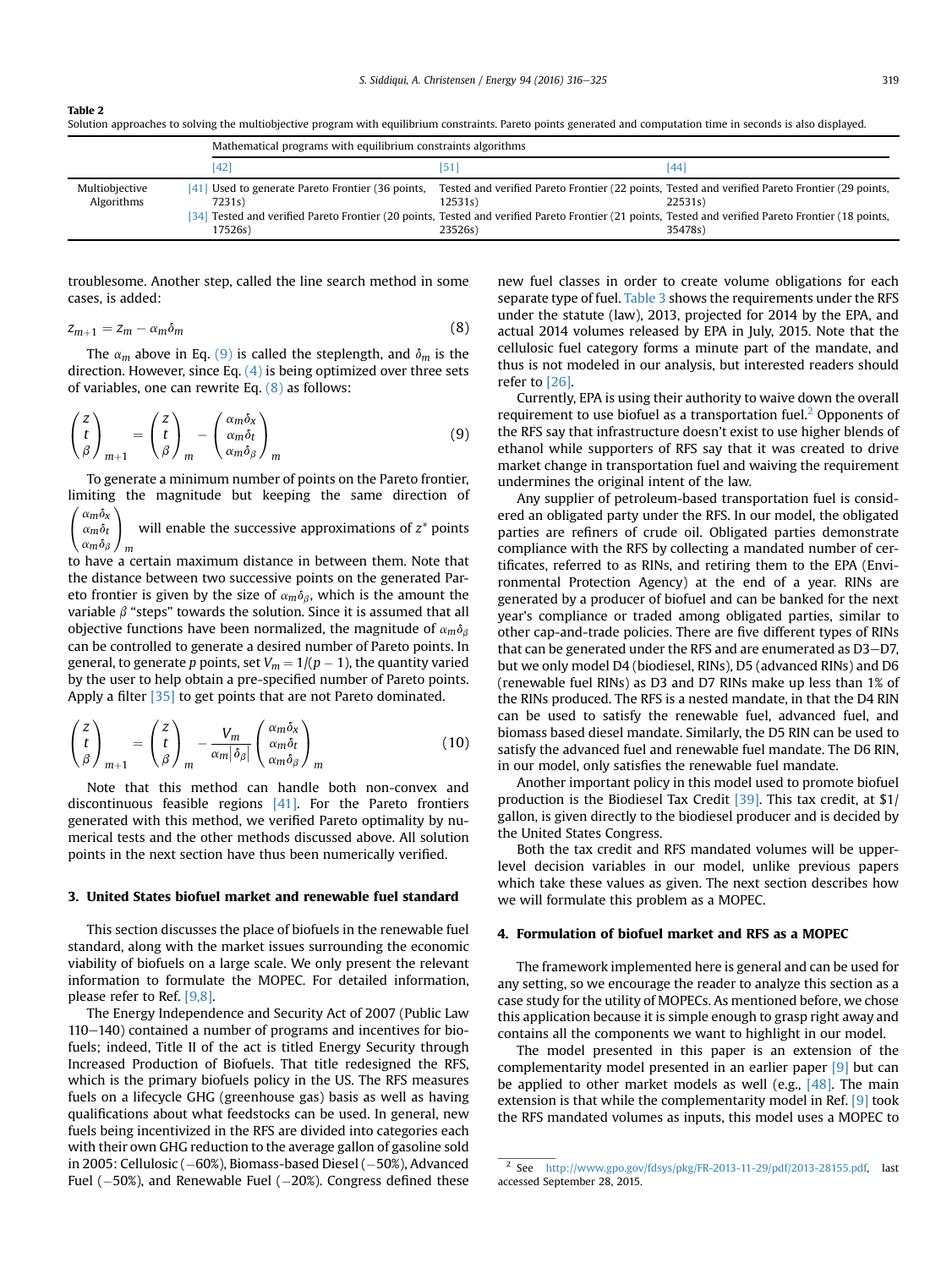<span id="page-4-0"></span>Table 3

2014 Renewable fuel standard mandate (Billions of gallons of production).

| <b>Fuel Category</b>        | Statute | 2013 | 2014 (projected) | 2014 (Actual) |
|-----------------------------|---------|------|------------------|---------------|
| <b>Cellulosic</b>           | 1.75    |      | $0.008 - 0.03$   | 0.033         |
| <b>Biomass Based Diesel</b> | 1.28    | 1.28 | 1 28             | 1.63          |
| Advanced                    | 3.75    | 2.75 | $2 - 2.51$       | 2.68          |
| Renewable                   | 1815    | 1655 | $15 - 155$       | 15.93         |
|                             |         |      |                  |               |

endogenously determine these volumes based on policy objectives. This model, at the lower-level, contains six types of players: ethanol producers, biodiesel producers, importers of ethanol (from Brazil only) obligated parties (refiners), and blenders. These players act over nine different markets: D4, D5, D6 RIN markets, ethanol and biodiesel markets, gasoline blendstock and diesel blendstock markets, and gasoline and diesel markets. These players are put together in an equilibrium model with no speculation, perfect foresight, and perfectly inelastic demand for gasoline and diesel where prices are endogenously determined. Decision variables include quantities of fuel produced, imported, refined, blended, along with RINs bought, sold, and banked. Fig. 2 shows the structure of this market and the complete KKT (Karush Kuhn Tucker) formulation is given in [Appendix A](#page-7-0).

With this market at the lower-level, the upper-level conflicting objectives are to 1) maximize GHG emissions reduction and 2) minimize price RIN prices. GHG emission reductions are calculated using the exact substitution of each biofuel as put forth by the EPA while RIN prices are summed up (discounted) and averaged over the time period considered in the model. Note that with the MOPEC structure, we have the flexibility of choosing from several objective functions. For this application, we wanted to choose conflicting objectives that policy makers often grapple with. For example, other natural objective functions include consumer welfare, producer profit, and economic efficiency. For our model, we chose to look at the average RIN price as that is a tangible piece of information that can be utilized to calculate all other measures such as surplus, profit, and welfare. With the importance of RIN prices to policy makers as emission reduction instruments, it also made sense that they would want to make sure the prices stay low. We could have also added the consumer fuel prices as objectives, but then the model would be optimizing over many choices, and results would be difficult to display. In a full implementation though, policy makers and modelers should have to key in which parts of the analysis are essential. Details of the mathematical formulation of the objective functions are given in [Appendix A](#page-7-0) and [Fig. 3](#page-5-0) shows this structure.

### 5. Numerical results of the biofuel MOPEC

In this section, we present numerical results from the biofuels market model described in Section [4](#page-3-0). As mentioned before, solving the MOPEC is not a trivial task. We employed a number of methods to obtain our numerical results, and one in particular worked best.



Fig. 2. The lower-level Biofuel and RIN Market Model.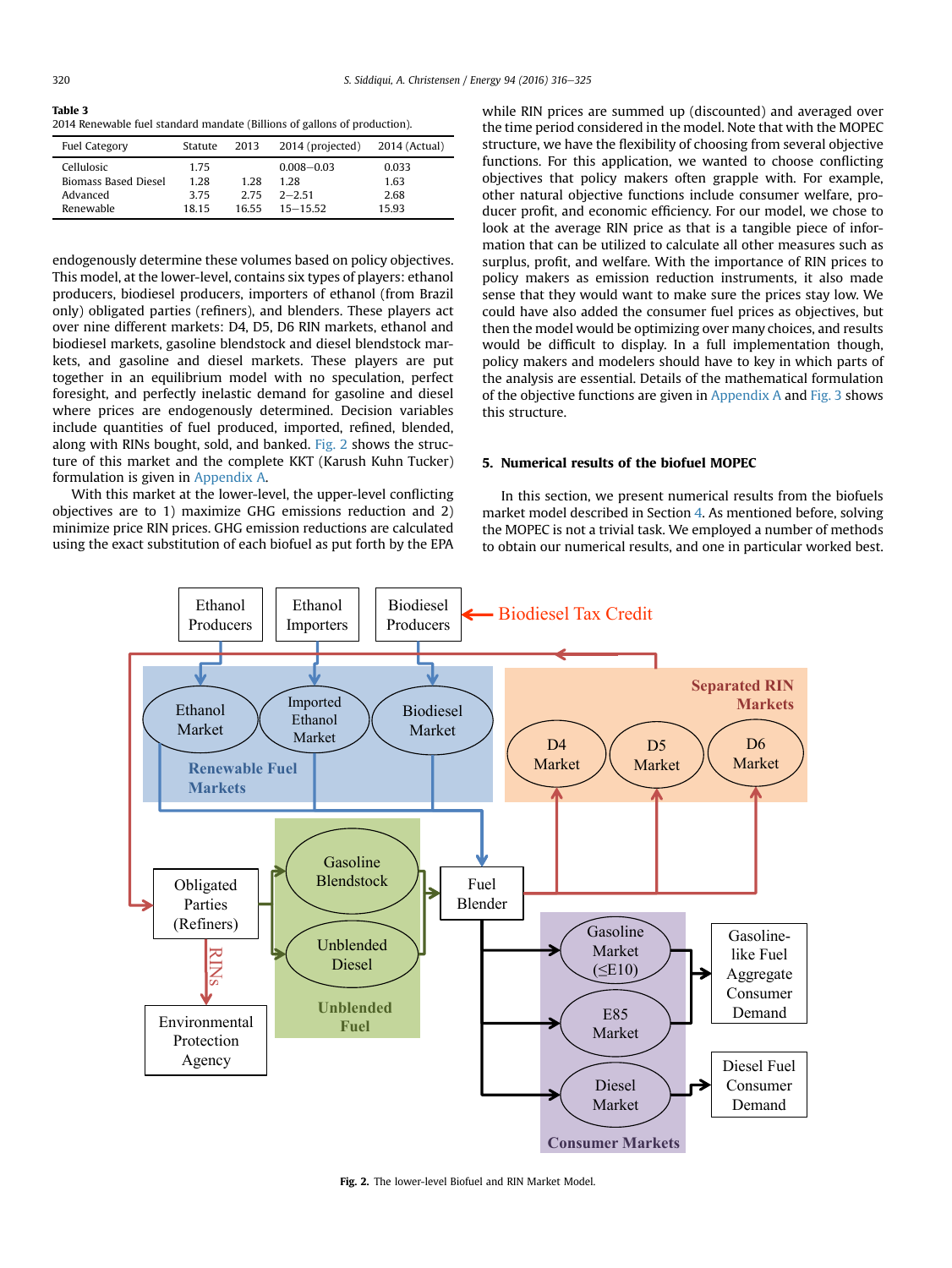<span id="page-5-0"></span>

Fig. 3. The MOPEC structure for setting the renewable fuel standard (RFS) in the US biofuels market.

The next subsection describes this method and the verification performed to solve the MOPEC.

The goal of this numerical exercise is to show the useful output from a MOPEC. While the MOPEC formulated here can output an incredible amount of useful information that is common to complementarity models, we focus here on the most relevant output. In our example, we want to aid in setting climate policy, specifically the RFS. We want to provide a number of alternatives to set this policy and display output in a way convenient to policy makers. Finally, we hope to provide insight on sensitivity of the policy to changes in the system, as opposed to discrete scenario results. We show that displaying the Pareto frontier of the MOPEC can give additional insight not available from other models.

The model was run for years  $2011-2020$  (with two extra years ignored in the results to mitigate end of horizon effects). Table 4 details the four different scenarios that were used to put our results in context. Two volume scenarios were proposed by Refs. [\[28,46\]](#page-9-0). The other scenarios correspond to the recent proposal released by the [\[17\]](#page-9-0). Since the EPA requested comment on a range of biofuel volumes, this scenario includes three separate subscenarios that reflect the upper and lower bounds, as well as average, on how many gallons of biofuel must be consumed per annum for each biofuel category. Again, details of data and parameters can be found in Ref. [\[9\].](#page-9-0) For the numerical implementation, we chose  $L = 0.001$  and  $V_m = 0.01$ .

[Figs. 4 and 5](#page-6-0) below show the real insight of the MOPEC. First, we see that the RFS is not a suitable climate market policy to reduce GHG emissions from transportation fuel in the United States by more than about 0.5% over the time period 2011-2020; annualized

#### Table 4

|  | Volume scenarios used for comparison in this study in Billions of Gallons. |  |  |  |  |  |  |
|--|----------------------------------------------------------------------------|--|--|--|--|--|--|
|  |                                                                            |  |  |  |  |  |  |

|                      | EPA low (Base Case) | EPA mid | EPA high | Irwin | Tyner |  |
|----------------------|---------------------|---------|----------|-------|-------|--|
| Biomass Based Diesel |                     |         |          |       |       |  |
| 2011                 | 0.8                 | 0.8     | 0.8      | 0.8   | 0.8   |  |
| 2012                 | 1                   | 1       | 1        | 1     | 1     |  |
| 2013                 | 1.28                | 1.28    | 1.28     | 1.28  | 1.28  |  |
| 2014                 | 1.28                | 1.28    | 1.28     | 1.28  | 1.28  |  |
| 2015                 | 1.28                | 1.28    | 1.28     | 1.28  | 1.5   |  |
| Advanced Fuel        |                     |         |          |       |       |  |
| 2011                 | 1.35                | 1.35    | 1.35     | 1.35  | 1.35  |  |
| 2012                 | 2                   | 2       | 2        | 2     | 2     |  |
| 2013                 | 2.75                | 2.75    | 2.75     | 2.75  | 2.75  |  |
| 2014                 | 2                   | 2.255   | 2.51     | 2.75  | 2.05  |  |
| 2015                 | $\overline{2}$      | 2.255   | 2.51     | 2.75  | 2.58  |  |
| Renewable Fuel       |                     |         |          |       |       |  |
| 2011                 | 13.95               | 13.95   | 13.95    | 13.95 | 13.95 |  |
| 2012                 | 15.2                | 15.2    | 15.2     | 15.2  | 15.2  |  |
| 2013                 | 16.55               | 16.55   | 16.55    | 16.55 | 16.55 |  |
| 2014                 | 15                  | 15.26   | 15.52    | 16.55 | 15.85 |  |
| 2015                 | 15                  | 15.26   | 15.52    | 16.55 | 16.58 |  |

GHG savings are approximately 0.05%/year from 2011 to 2020. This fact is realized once we look at the x-axis of both [Figs. 4 and 5.](#page-6-0) The most extreme GHG reduction scenario produces no more than  $0.47%$  reduction over 2011-2020, which was the individual minimum of the objective that maximizes GHG reduction. For scale, the CAFE (Corporate Average Fuel Economy) standards for light duty vehicles from 2017 to 2025 are projected to decrease annual emissions by approximately 6% by 2020; annualized GHG savings are approximately 2%/year. Benefits of CAFE standards also extend well beyond 2020 as the vehicle fleet gradually turns over.<sup>3</sup> The approximate 0.47% reduction in GHG emissions was the maximum feasible Pareto point achievable in our model, showing that even under the best case scenario the impact of the RFS is limited. The average RIN price in this case is around \$1.50 for each of the RINs, which is not prohibitive but the gasoline price goes above \$6/ gallon, which is definitely not sustainable politically. Moreover, there is no difference in prices for the different types of RINs (D4, D5, and D6 are priced all the same), which shows that high emission reductions will lead to no discrimination between RIN categories, implying wasteful design of the RFS.

Second, given the constraints, the Pareto frontier shows that the proposed EPA volumes have been have been picked in the least sensitive range for RIN and fuel prices, i.e., the portions of the Pareto frontier where RIN price changes least with an increase in GHG emission reduction. The ranges from EPA Low to EPA High fall into a flat part of the Pareto frontier, showing less sensitivity to rising RIN price but larger GHG emissions reductions. The 2014 mandate shows that the EPA has chosen a policy with a high GHG emission reduction but not much change in both transportation fuel and RIN prices.

Third, the MOPEC shows numerous policy alternatives for these volume requirements, which result in different price structures and policies. Note that there are multiple solutions, and the MOPEC can help establish various combinations of the RFS that can yield desired prices. For example, Irwin and EPA High focus on high volume obligations for advanced biofuels as opposed to corn ethanol, but such a policy will result in high D5 RIN prices and lower D6 RIN prices. Such a graphic can also help policy makers understand how the RFS can impact the RIN and energy markets. Note that there could be multiple equilibria of different RFS mandates that result in the same Pareto point. Obtaining these equilibria (by using different starting values and desired specific mandated volumes) can help in providing even more options for policymakers.

Overall, our results show that the D4 RIN price is expected to be the most stable of all three, and forms a cap for the other RIN prices. Note that interpolating the Pareto frontier is not bound to give feasible, Pareto optimal points. The gaps in the frontier show that no feasible Pareto solution was found, indicating a discontinuous Pareto frontier. This can have policy implications in that slight changes in policy can very quickly lead to larger changes in the market if the policy is close to an isolated Pareto optimal point. For example, if we want a policy to reduce GHG emissions by around 0.43% but not have the RIN price go above \$1, small changes in data and conditions might force the market into the top left Pareto optimal equilibrium ([Fig. 4\)](#page-6-0) with RIN prices as high as \$1.50.

While the MOPEC was programmed to optimize on RIN price and GHG emission reduction, we can still compare the fuel prices using a similar graphic as shown in  $Fig. 5$ . We see that Diesel prices remain relatively stable given various RFS volume obligations. However, gasoline prices are affected much more by the RFS policy. In many ways, this is counterintuitive because biodiesel offers a much greater chance of emission reduction. We can see this by the

 $3$  http://www.nhtsa.gov/staticfi[les/rulemaking/pdf/cafe/FINAL\\_EIS\\_Summary.pdf.](http://www.nhtsa.gov/staticfiles/rulemaking/pdf/cafe/FINAL_EIS_Summary.pdf)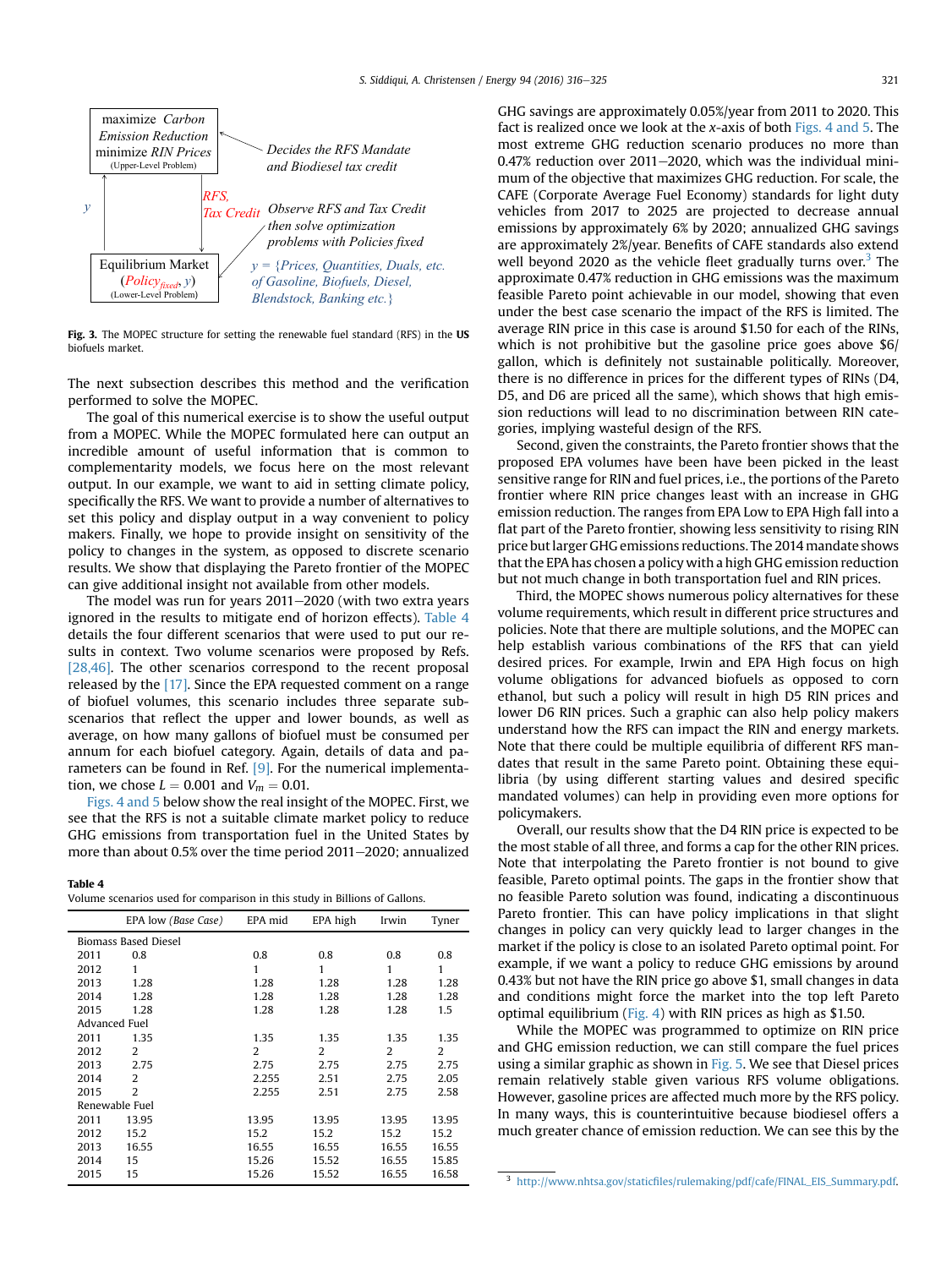<span id="page-6-0"></span>

Fig. 4. The Pareto Frontier for the MOPEC showing tradeoff between the two objective functions. Note: Average RIN Price has been broken up into individual components.



Fig. 5. Output of the MOPEC showing tradeoff between fuel price and greenhouse gas emission reduction. Note: Fuel price was not modeled as an objective to minimize, so this is not a Pareto Frontier.

change in slope of the gasoline price curve at different values of GHG emission reduction. At higher levels of GHG emission reduction, gasoline overtakes the diesel price, showing the pressure that the RFS can place on refiners to blend ethanol once we pass a certain threshold. Note that, again, gasoline prices are most sensitive to changes in RFS policy once we move below or above the current volume obligations being considered; i.e., the gradient of the gasoline price curve is higher below the EPA Low policy and above Irwin's suggested policy.

### 6. Concluding remarks

Because future energy needs will be fulfilled from a variety of sources, we can expect many policy interventions in an effort to promote sustainability and reduce GHG emissions. As researchers, it is our responsibility to develop tools that can help make these policy interventions and provide input from a number of different angles. Bridging the gap between researchers and policy makers is a role we also have to play. This paper has provided one such tool to aid in decisions and also to make the conversation between researchers and policy makers much easier.

The main conclusion is that we must be careful when developing policy to influence climate and sustainability issues as outcomes can be different because of compromise and tradeoff. Modeling can help us figure out what problems might develop between various players and influence outcomes. Biofuels have an important future in the United States, but taking advantage of them is not easy, and the current RFS might not be the best instrument. We have seen that even under very strict volume scenarios, the RFS induces minimal GHG emission reductions with a danger that gasoline prices might rise too high. It's no wonder that EPA released the 2014 mandate in July 2015.

As shown in this paper, a MOPEC can help see policy in context of its objectives, rather than the objectives in the context of policy as has traditionally been done. The Pareto frontier gives us more insights that we can otherwise not have from a scenario-based analysis. While computational cost has been a big hurdle in solving MOPECs, recent advances in algorithmic development have helped the analysis in this paper, and we believe that these tools can be used in a wide variety of applications.

Future work includes incorporating uncertainty in MOPECs [\[40\]](#page-9-0) as well as adding state policies and detailed oil and diesel markets and the ability to deal with integer variables [\[20,21\].](#page-9-0) We hope that MOPECs get adopted in a wide variety of applications involving energy systems including schematic display [\[38\],](#page-9-0) data mining, and sustainability [\[14\].](#page-9-0)

### Acknowledgment

The work presented in this paper was supported in part by the National Science Foundation Award #12-15839. Such support does not constitute an endorsement by the funding agency of the opinions expressed in this paper. The authors would like to acknowledge Dr. Ben Hobbs for ongoing support and advice with this research.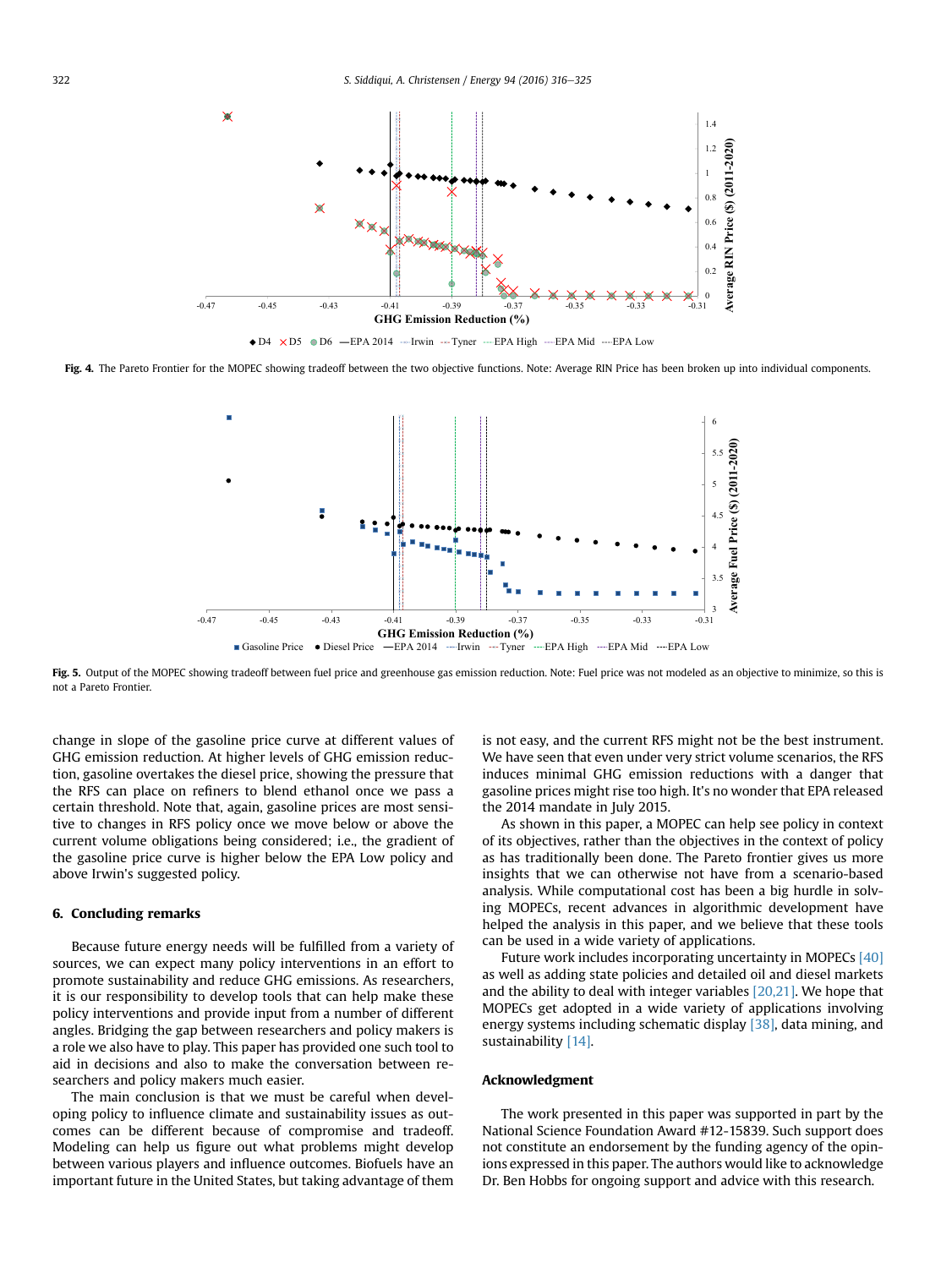# <span id="page-7-0"></span>A. Appendix with mathematical formulation of MOPEC

Model Variables and Parameters [\[9\]](#page-9-0)

| $q^{P,corn}_{eth,t}$                                  | quantity of domestic corn ethanol produced (gal)                                                                                  |
|-------------------------------------------------------|-----------------------------------------------------------------------------------------------------------------------------------|
| $q_{bbd,t}^{\rm P, oils}$                             | quantity of biodiesel produced (gal)                                                                                              |
| $q^{P, sugar}_{eth,t}$                                | quantity of sugar ethanol imported (gal)                                                                                          |
| $q_{BOB,t}^B$                                         | quantity of blendstock for oxygenate blending (BOB) purchased (gal)                                                               |
| $q_{desb,t}^B$                                        | quantity of unblended diesel purchased (gal)                                                                                      |
|                                                       | quantity of corn ethanol purchased (gal)                                                                                          |
| $q^{B,corn}_{eth,t}$                                  |                                                                                                                                   |
| $q_{D6,t}^B$                                          | quantity of D6 RINs separated (RINs)                                                                                              |
| $q_{bbd,t}^{\mathit{B, oils}}$                        | quantity of biodiesel purchased (gal)                                                                                             |
| $q_{D4,t}^B$                                          | quantity of D4 RINs separated (RINs)                                                                                              |
| $q_{eth,t}^{\rm B,sugar}$                             | quantity of sugar ethanol purchased (gal)                                                                                         |
| $q_{D5,t}^B$                                          | quantity of D5 RINs separated (RINs)                                                                                              |
| $q_{BOB,t}^{B\rightarrow E85}$                        | quantity of BOB purchased for use in E85 (gal)                                                                                    |
| $q_{eth,t}^{B,corn \rightarrow E85}$                  | quantity of corn-ethanol purchased for use in E85 (gal)                                                                           |
| $q_{eth,t}^{B,sugar \rightarrow E85}$                 | quantity of imported ethanol purchased for use in E85 (gal)                                                                       |
| $q_{BOB,t}^{B\rightarrow E10}$                        | quantity of BOB purchased for use in E10 (gal)                                                                                    |
| $q^{B,corn \rightarrow E10}_{eth,t}$                  | quantity of corn-ethanol purchased for use in E10 (gal)                                                                           |
|                                                       | quantity of imported ethanol purchased for use in E10 (gal)                                                                       |
| $q_{eth,t}^{B,sugar \rightarrow E10}$                 | quantity of blendstock for oxygenate blending (BOB) produced (gal)                                                                |
| $q_{BOB,t}^B$                                         |                                                                                                                                   |
| $q_{desb,t}^R$                                        | quantity of unblended diesel produced (gal)                                                                                       |
| $B_{D4,t}^R$                                          | quantity of D4 RINs banked in time period t (RINs)                                                                                |
| $B_{D5,t}^R$                                          | quantity of D5 RINs banked in time period t (RINs)                                                                                |
| $B_{D6,t}^R$                                          | quantity of D4 RINs banked in time period t (RINs)                                                                                |
| $\pi^{corn}_{eth, t}$                                 | price for corn ethanol (\$/gal)                                                                                                   |
| $\pi^{\text{sugar}}_{eth, t}$                         | price for imported sugarcane ethanol from Brazil (\$/gal)                                                                         |
| $\pi_{bbd,t}^{iols}$                                  | price for biodiesel fuel (\$/gal)                                                                                                 |
| $\pi_{BOB,t}$                                         | price for gasoline blendstock for oxygenate blending (BOB) (\$/gal)                                                               |
| $\pi_{\text{desb},t}$                                 | price for unblended diesel (\$/gal)                                                                                               |
| $\pi_{D4,t}$                                          | price for D4 RINs (\$/RIN)<br>price for D5 RINs (\$/RIN)                                                                          |
| $\pi_{D5,t}$<br>$\pi_{D6,t}$                          | price for D6 RINs (\$/RIN)                                                                                                        |
| $\pi_{\textit{gas},t}$                                | price for finished gasoline-like fuels (E10 and E85) (\$/gal)                                                                     |
| $\pi_{des,t}$                                         | price for finished diesel fuel (\$/gal)                                                                                           |
| $\mu_{bbd,t}$                                         | marginal cost for complying with the biomass-based diesel sub-mandate                                                             |
| $\mu_{adv,t}$                                         | marginal cost for complying with the advanced fuel sub-mandate                                                                    |
| $\mu_{rf,t}$                                          | marginal cost for complying with the overall renewable fuel mandate<br>dual variable for biomass-based diesel capacity constraint |
| $\mu_{bbd,t}^{cap, oils}$<br>cap,corn                 |                                                                                                                                   |
| $\mu_{eth,t}$                                         | dual variable for domestic corn-ethanol capacity constraint                                                                       |
| $\mu_{eth,t}^{cap,sugar}$                             | dual variable for imported sugarcane ethanol capacity constraint                                                                  |
| cap,<br>$\mu_{\text{corr},t}$                         | dual variable for limit on corn ethanol that can qualify under the RFS                                                            |
| bank,<br>$\mu_{bbd,t}^{--}$                           | dual variable for constraint on the number of banked RINs that qualify for the biomass-based diesel sub-mandate                   |
| $\mu^{bank}$<br>aav.i                                 | dual variable for constraint on the number of banked RINs that qualify for the advanced fuel sub-mandate                          |
| $\mu_{rf,t}^{bank}$                                   | dual variable for constraint on the number of banked RINs that qualify for the overall renewable fuel mandate                     |
| $\lambda_{D4,t}$                                      | dual variable for equality constraint for D4 RIN separation                                                                       |
| $\lambda_{D5,t}$                                      | dual variable for equality constraint for D5 RIN separation                                                                       |
| $\lambda_{D6,t}$                                      | dual variable for equality constraint for D6 RIN separation<br>dual variable for the E10 blend wall constraint                    |
| $\lambda_{E10,t}$<br>$\lambda_{E85,t}$                | dual variable for the E85 blending limit                                                                                          |
| $\lambda_{eth,t}^{bal,sugar}$                         | dual variable for the imported ethanol volume balance constraint                                                                  |
| , bal,corn                                            | dual variable for the corn ethanol volume balance constraint                                                                      |
| $\lambda$ <sub>eth,t</sub><br>$\lambda_{BOB,t}^{bal}$ | dual variable for the BOB volume balance constraint                                                                               |
| $EV_{eth}$                                            | equivalence value for ethanol (unitless)                                                                                          |
| $EV_{bbd}$                                            | equivalence value for biodiesel (unitless)                                                                                        |
| $P^P$<br>bbd,t                                        | net policy intervention for the biodiesel producer (\$/gal)                                                                       |
| $P^P$ .<br>eth.t                                      | net policy intervention for the corn ethanol producer (\$/gal)                                                                    |
| $P^{P,sugar}$<br>eth,t                                | net policy intervention for the importer sugarcane ethanol (\$/gal)                                                               |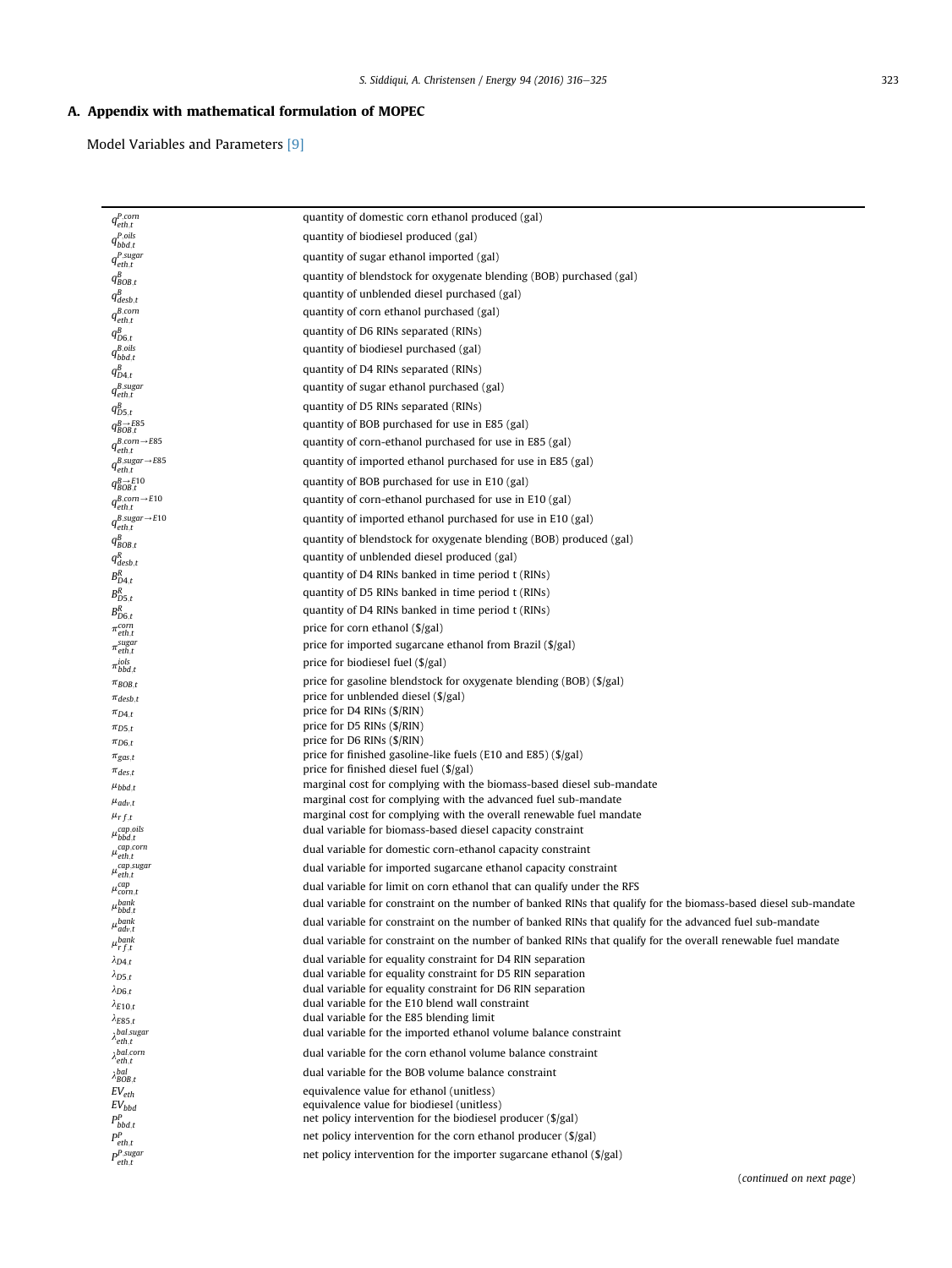| (continued) |  |  |
|-------------|--|--|
|             |  |  |

| $P^B_{bbd,t}$                    | net policy intervention for the blender to blend biodiesel (\$/gal)                 |
|----------------------------------|-------------------------------------------------------------------------------------|
| $P_{eth,t}^B$                    | net policy intervention for the blender to blend ethanol (\$/gal)                   |
| $\overline{q}_{des,t}$           | perfectly inelastic consumer demand for diesel fuel (gallons)                       |
| $q_{gas,t}$                      | perfectly inelastic consumer demand for motor gasoline fuel; $E10 \& E85$ (gallons) |
| $\overline{q}^{P,corn}_{eth, t}$ | total production capacity for corn-ethanol in the United States (gallons)           |
| $\overline{q}_{eth,t}^{P,sugar}$ | total import capacity for sugarcane ethanol from Brazil (gallons)                   |
| $\overline{q}_{bbd,t}^{P, oils}$ | (gallons) total production capacity for biodiesel in the United States (gallons)    |
| $GHG^{corn}$                     | GHG emission reduction percentage for corn ethanol (20%)                            |
| $GHG^{sug}$                      | GHG emission reduction percentage for sugar cane ethanol (50%)                      |
| GHGbiod                          | GHG emission reduction percentage for biodiesel (50%)                               |
| GHG <sup>E85</sup>               | GHG emission reduction factor for E85 (78.2%)                                       |
|                                  |                                                                                     |

# Upper-Level Objective Functions

$$
\text{max}f_1 = \sum_{t} \left( \frac{\text{GHG}^{\text{corr}}q_{\text{eth,t}}^{\text{B,corr} \rightarrow E10} + \text{GHG}^{\text{sugg}}q_{\text{eth,t}}^{\text{B, sugar} \rightarrow E10} + \text{GHG}^{\text{ESS}}\left(0.5q_{\text{eth,t}}^{\text{B, sugar} \rightarrow E85} + 0.2q_{\text{eth,t}}^{\text{B,corr} \rightarrow E85}\right)}{\overline{q}_{\text{gas,t}}} \right)
$$
\n
$$
\text{min}f_2 = \frac{\sum_{t} \beta^t \left(\pi_{D4,t} + \pi_{D6,t} + \pi_{D6,t} + \pi_{D6,t}\right)}{\sum_{t}}
$$

Biodiesel Producer KKT Conditions

$$
0 \leq q_{bbd,t}^{P, oils} \perp - \pi_{bbd,t} + MC_{bbd,t} \left( q_{bbd,t}^{P, oils} \right) - P_{bbd,t}^{P} + \mu_{bbd,t}^{cap, oils} \geq 0
$$

Domestic Ethanol Producer KKT Conditions

$$
0 \leq q_{eth,t}^{P,corr} \perp - \pi_{eth,t}^{corr} + MC_{eth,t}^{corr} \left( q_{eth,t}^{P,corr} \right) - P_{eth,t}^{P} + \mu_{eth,t}^{cap,corr} \geq 0
$$

Ethanol Importer KKT Conditions

$$
0 \leq q_{eth,t}^{P,sugar} \perp - \pi_{eth,t}^{sugar} + MC_{eth,t}^{sugar} \left( q_{eth,t}^{P,sugar} \right) - P_{eth,t}^{P,sugar} + \mu_{eth,t}^{cap,sugar} \geq 0
$$

Refiner KKT Conditions

$$
0 \leq q_{BOB,t}^{R} \perp MC_{BOB,t} (q_{BOB,t}^{R}) - \pi_{BOB,t} \geq 0
$$
  
\n
$$
0 \leq q_{desb,t}^{R} \perp MC_{desb,t} (q_{desb,t}^{R}) - \pi_{desb,t} \geq 0
$$
  
\n
$$
0 \leq q_{DA,t}^{R} \perp \pi_{DA,t} - \mu_{bbd,t} - \mu_{adv,t} - \mu_{r,f,t} \geq 0
$$
  
\n
$$
0 \leq q_{D5,t}^{R} \perp \pi_{D5,t} - \mu_{adv,t} - \mu_{r,f,t} \geq 0
$$
  
\n
$$
0 \leq q_{D6,t}^{R} \perp \pi_{D5,t} - \mu_{r,f,t} \geq 0
$$
  
\n
$$
0 \leq B_{DA,t}^{R} \perp \mu_{bbd,t}^{bank} + \mu_{bnd,t}^{bank} + \mu_{bbd,t} - \mu_{bbd,t+1}
$$
  
\n
$$
+ \mu_{adv,t} - \mu_{adv,t+1} + \mu_{r,f,t} - \mu_{r,f,t+1} \geq 0
$$
  
\n
$$
0 \leq B_{DS,t}^{R} \perp \mu_{adt,t}^{bank} + \mu_{r,f,t}^{bank} + \mu_{adv,t} - \mu_{adv,t+1} + \mu_{r,f,t} - \mu_{r,f,t+1} \geq 0
$$
  
\n
$$
0 \leq B_{DS,t}^{R} \perp \mu_{r,f,t}^{bank} + \mu_{r,f,t} - \mu_{r,f,t+1} \geq 0
$$

Blender KKT Conditions

 $0 \le q_{DA,t}^B \perp \lambda_{D4,t} - \pi_{D4,t} \ge 0$  $0 \leq q_{D5,t}^B ⊥ λ_{D5,t} - π_{D5,t} \geq 0$  $0 \leq q_{D6,t}^B ⊥ λ_{D6,t} - π_{D6,t} \geq 0$  $0 \leq q_{BOB,t}^B \perp \pi_{BOB,t} - \lambda_{BOB,t}^{bal} - \pi_{gas,t} \geq 0$  $0 \leq q_{BOB,t}^{B\to E10} \perp 0.10 \lambda_{E10,t} + \lambda_{BOB,t}^{bal} \geq 0$  $0 \leq q_{BOB,t}^{B\to E85} \perp 0.74 \lambda_{E185,t} + \lambda_{BOB,t}^{bal} \geq 0$  $0 \leq q_{eth,t}^{B,corr} \perp \mu_{corn,t}^{cap} - \lambda_{eth,t}^{bal,corr} - P_{eth,t}^{B} - \pi_{gas,t} + \pi_{eth,t}^{corr} - EV_{eth} \lambda_{D6,t} \geq 0$  $0 \leq q_{\text{eth},t}^{B \to E10,corr} \perp_{\text{eth},t}^{bal,corr} - \lambda_{E10,t}(0.10-1) \geq 0$  $0 \leq q_{\text{erh},t}^{B \to E85,corr} \perp \lambda_{\text{refh},t}^{bal,corr} - \lambda_{\text{EB5},t} (0.74-1) \geq 0$  $0 \leq q_{eth,t}^{B, sugar} \pm \pi_{eth,t}^{sugar} - \lambda_{eth,t}^{bal, sugar} - \pi_{gas,t} - P_{eth,t}^{B} - EV_{eth} \lambda_{DS,t} \geq 0$  $0 \leq q_{eth,t}^{B \to E10, sugar} \perp \lambda_{eth,t}^{bal, sugar} - \lambda_{E10,t}(0.10-1) \geq 0$  $0 \leq q_{eth,t}^{B \to E85, sugar} \perp \lambda_{eth,t}^{bal, sugar} - \lambda_{E85,t} (0.74-1) \geq 0$  $0 \leq q_{desb,t}^B \perp \pi_{desb,t} - \pi_{des,t} \geq 0$  $0 \leq q_{bbd,t}^{B,oils} \perp \pi_{bbd,t} - P_{bbd,t}^{B,oils} - \pi_{des,t} - EV_{bbd} \lambda_{D4,t} \geq 0$ 

Market Clearing Conditions

$$
\begin{array}{l} q_{DA,t}^{R}=q_{DA,t}^{B} & (\pi_{DA,t})\\ q_{DS,t}^{R}=q_{DS,t}^{B} & (\pi_{DS,t})\\ q_{D6,t}^{R}=q_{D6,t}^{B} & (\pi_{D6,t})\\ q_{eth,t}^{B,conv}=q_{eth,t}^{P,conv}\left(\pi_{eth,t}^{conv}\right)\\ q_{eth,t}^{B, sugar}=q_{eth,t}^{P, sugar}\left(\pi_{eth,t}^{sugar}\right)\\ q_{Bb}^{B,ols}=q_{Bb0,t}^{B,ols}\left(\pi_{bb,t}\right)\\ q_{B0B,t}^{B}=q_{B0B,t}^{R}\left(\pi_{B0B,t}\right)\\ q_{desb,t}^{R}=q_{desb,t}^{R}\left(\pi_{desb,t}\right)\\ \end{array}
$$